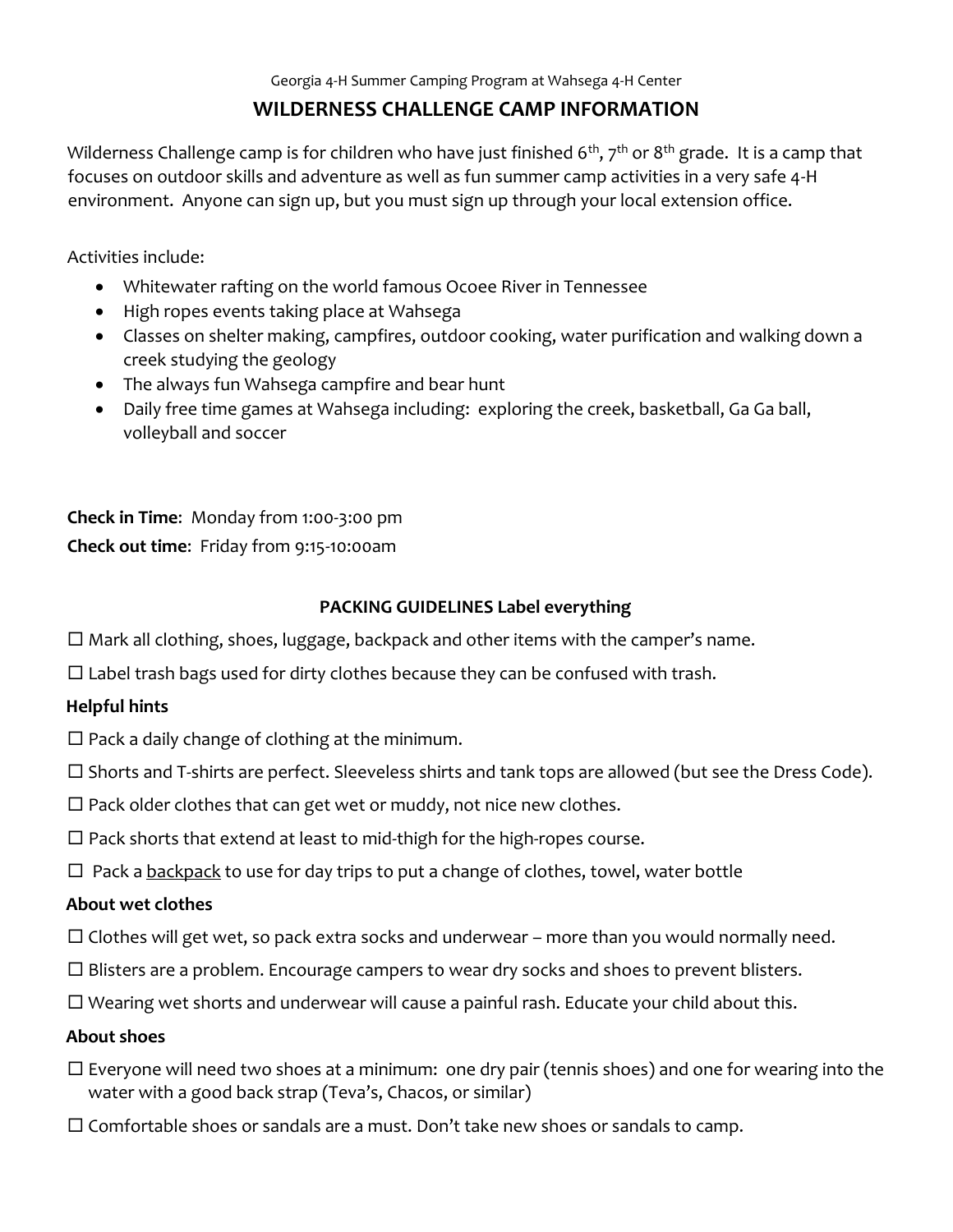- $\Box$  Closed-toe shoes are required for the high ropes and teambuilding activities
- $\Box$  Comfortable sandals with heel straps or crocs are okay if the heel strap is worn on the heel.
- $\Box$  Pack shoes to keep dry (tennis shoes for running around, hiking, climbing, and other times).
- $\Box$  Pack shoes that can get wet (old shoes, water shoes or sturdy sandals with a heel strap).
- $\Box$  Flip flops and sandals that are just flip flops with a thin heel strap are not allowed except for showering
- $\Box$  Footwear (not flip flops) is required when wading in the creek, playing in the waterfalls. and also for rafting.

### **Dress Code**

Dress modestly. Campers wearing clothes deemed inappropriate by chaperones will be asked to change. Here are some guidelines:

- $\Box$  Revealing shorts, pants, and sleep pants or boxer shorts worn on the outside are not allowed.
- $\Box$  Underwear must be worn and must not be visible. Briefs, boxers and bras are underwear.
- $\square$  Sagging is not allowed.
- $\Box$  Clothing with advertising that encourages breaking the 4-H Code of Conduct is not allowed.
- $\Box$  Halter tops, backless shirts, ripped T-shirts, one-shoulder tops, spaghetti straps, visible midriffs and other shirts or tops that are not modest won't be allowed.
- $\Box$  When swimming, girls should wear a one piece or a tankini. A bikini is not acceptable at camp.
- $\Box$  Girls may choose to wear a dark colored T-shirt cover-up, swim trunks or modest cut-offs.
- $\Box$  Boys swimsuits should be shorts, swim trunks, board shorts or cut-offs; not boxers or swim briefs.

# **What not to pack**

- $\Box$  No knives, firearms, fireworks or any other dangerous items. These items will be confiscated.
- $\Box$  No valuable jewelry, large amounts of money, smart phones or tablets. We are not responsible for lost or stolen items.
- $\Box$  No personal food and snacks unless prearranged for dietary needs (no snacks in the cabins)
- $\Box$  No prescription medications kept with a child. Meds must be turned in to the 4-H leaders.
- $\Box$  No alcohol, tobacco, matches, lighters or anything else that breaks the Georgia 4-H Code of Conduct

#### **WHAT TO PACK**

Note: There is no special gear or clothes to take to Wilderness Challenge Camp that is different from attending a normal week of camp at most Georgia 4-H centers.

# **Clothing & Gear**

- $\square$  Shirts
- □ Shorts
- $\Box$  Underwear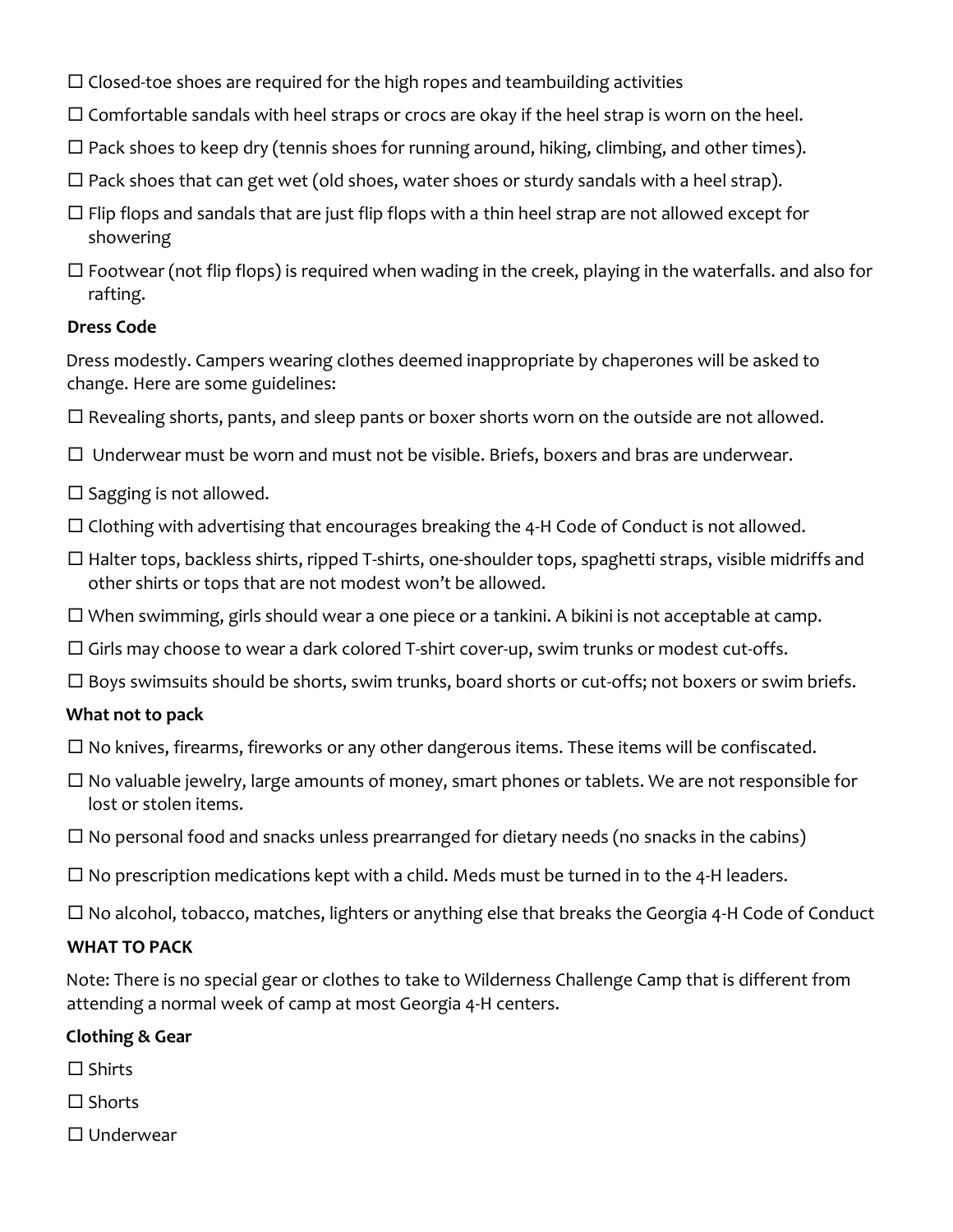- $\square$  Socks
- $\square$  Extra socks
- $\square$  Swimsuit or swim trunks
- $\square$  Backpack for day trips to zip lining and rafting
- $\square$  Jacket or sweatshirt (for cool mornings and nights)
- $\square$  Rain jacket
- $\square$  Sunglasses or eyeglasses
- $\Box$  Hat

# **Footwear**

- $\Box$  Sandals (sturdy sandals or crocs with a heel strap) or old tennis shoes that can get wet
- $\Box$  Tennis shoes or other comfortable shoes to keep dry

# **Sleeping bag and towels**

- $\square$  Sleeping bag (an inexpensive sleeping bag works fine)
- $\square$  Pillow and pillow case (pillows are not provided)
- $\square$  Towels (for showering and after swimming)
- $\square$  Wash cloth and hand towels
- $\square$  Laundry bag or trash bag for wet clothes. Be sure to label trash bags well.

# **Toiletries**

- $\square$  Shower caddy, basket, bag or toiletries kit to carry supplies
- $\square$  Soap and soap container
- $\square$  Shampoo
- $\square$  Toothbrush with protective holder
- $\square$  Toothpaste
- □ Deodorant
- $\square$  Brush, comb and hair accessories
- $\square$  Shaving supplies
- $\square$  Feminine supplies
- Sunscreen
- $\square$  Insect repellent

# **Medications To Keep Separate**

Plan to turn in meds at check-in at Wahsega on Monday morning or to the 4-H staff member or official volunteer who is driving your child to camp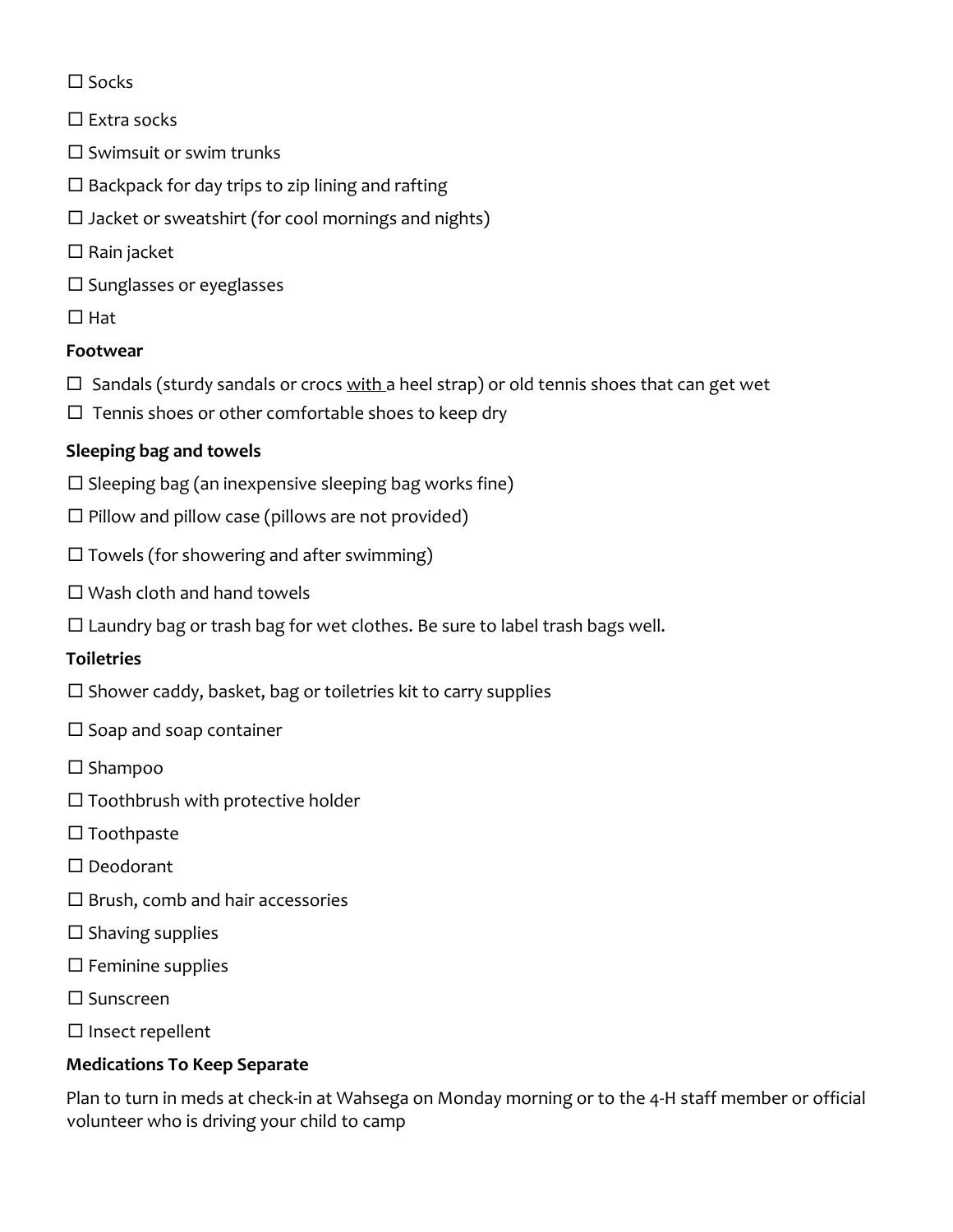$\Box$  Prescription medications in their correct and unexpired bottles or packages

 $\Box$  Over-the-counter medications in correct and unexpired bottles or packages

 $\Box$  A zip-lock bag labeled with the camper's name for their prescription and over the counter medication

# **Optional items**

 $\square$  Wallet or purse

- $\Box$  Money for the Canteen (crisp \$1 and \$5 bills for drink machines)
- $\Box$  Flashlight (flashlights are allowed and will not be confiscated)

# **Reminders**

- PACK A PILLOW & SLEEPING BAG Pillows are not provided. Pack a pillow and sleeping bag. Beds are twin size, sheets are optional.
- PACK TOILETRIES Towels, washcloths, soap, shampoo, toothbrushes, toothpaste, deodorant...
- MONEY FOR THE CANTEEN We sell souvenirs, clothing and snacks in the Canteen. We only have caffeine-free soft drinks. Soft drinks are \$1 each. The soft drink vending machine accepts coins and \$1 and \$5 bills.
- PACK OLD CLOTHES & SHOES Pack old clothes and shoes that can get dirty. Pack sandals or shoes that you don't mind getting wet and will dry quickly.
- PLAN TO WEAR SHOES OR SANDALS Only good sturdy sandals with a heel strap are allowed. To prevent injury, wear shoes that will stay on your feet. Closed-toe shoes are required for the zip-line canopy tour.
- **Bring a backpack to take on day trips to zip lining and rafting**
- FOLLOW THE DRESS CODE 4-H staff and volunteers from your county will enforce the Code of Conduct and the Dress Code.

# **Valuables at camp**

Please do not allow children to take expensive or valuable items or electronics to camp. Your camper should keep money and valuables with them at all times. If money or valuables are left in the cabin, even if they are hidden, they can be found and stolen.

# **Lost and Found**

We will attempt to return items while your child is still at camp. Remind your child to be responsible for their own property. Please label all items with a permanent marker for easy identification.

Call immediately if you discover that your child's belongings are missing. The more time that passes, the less likely it will be found. We are not responsible for items that are lost, stolen, damaged or left behind.

# **OPTIONAL SUPPLIES FOR CHAPERONES**

Some adults are comfortable traveling light and others aren't. Experienced chaperones can anticipate camp but people new to this may not, so here is a list of some of the items that adult leaders may want to include in their luggage.

 $\Box$  Bug spray  $\Box$  Batteries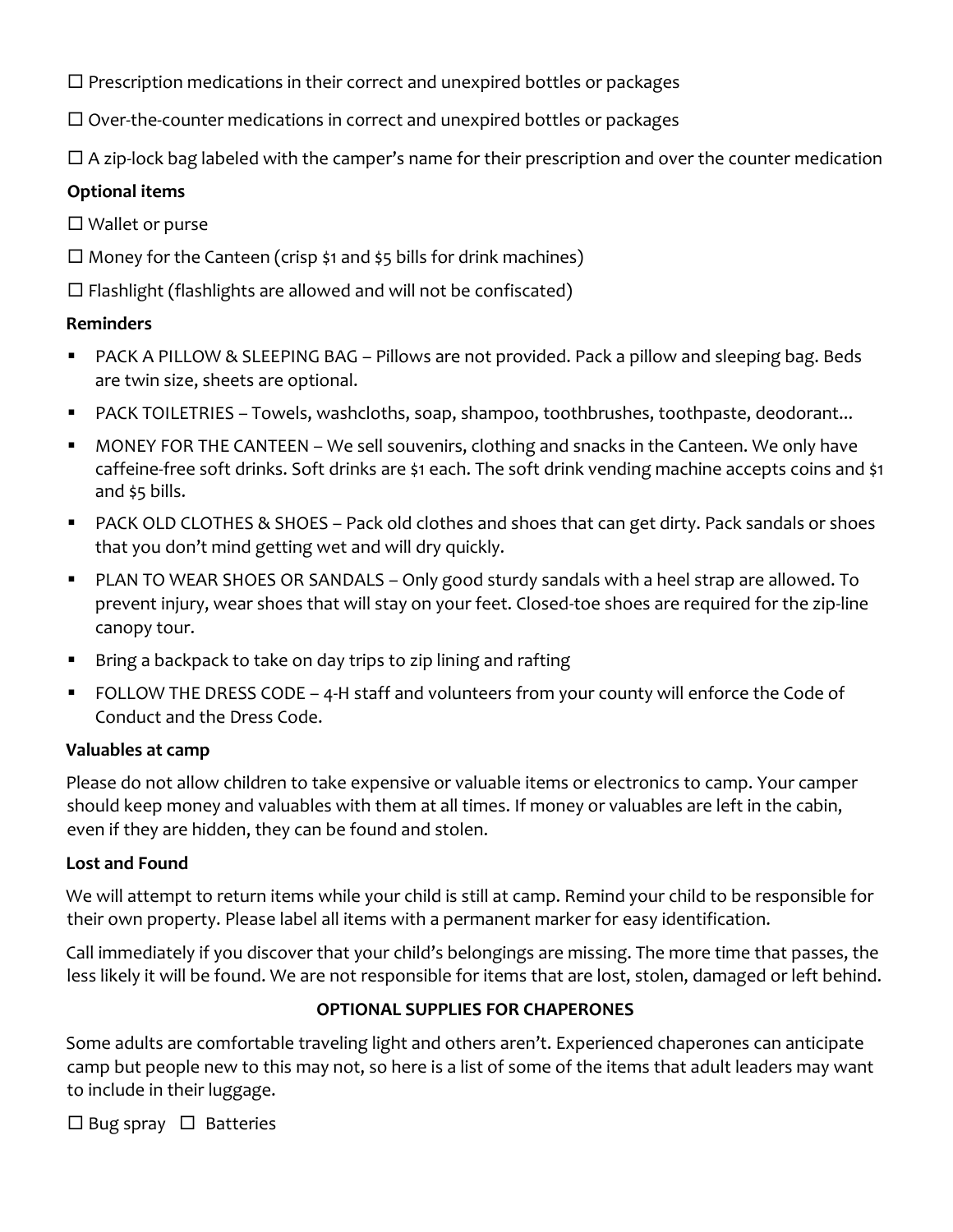$\square$  Sunscreen  $\square$  Flashlight

- $\Box$  Air freshener  $\Box$  Writing pen
- $\square$  Small drink cooler  $\square$  Variety of shoes and sandals
- $\Box$  Hats  $\Box$  Extra towels
- $\square$  Sunglasses  $\square$  Soft drinks
- $\Box$  Flip flops for the shower  $\Box$  Snacks
- $\Box$  Alarm clock (Your cell phone may not work)  $\Box$  Beach towels
- $\Box$  Electronic device charging cords  $\Box$  Cash or checks for souvenirs

#### **RULES AT SUMMER CAMP**

- 1. Respect everyone.
- 2. Respect other living creatures.
- 3. You may pick up rocks and look at them, then place them back on the ground.
- 4. Wear shoes or sandals at all times except when swimming in the pond or showering.
- 5. Wear shoes or sandals while wading in the creek or playing in the waterfalls.
- 6. Sleep on pillows rather than fight with them.
- 7. Store and eat food outside of the cabins. Food inside the cabin attracts ants and mice.
- 8. Be waiting at the Dining Hall when the KP bell rings if it's your turn to be on KP.
- 9. Stay within the boundaries of the 4-H center.
- 10. When the bell rings, hurry to where you are expected to be.
- 11. Leave chewing gum at home.
- 12. Only go into your own cabin rather than other people's cabins.
- 13. Keep your money with you rather than leaving it in your cabin.
- 14. Throw all trash in trashcans including tiny pieces torn from candy bar wrappers.
- 15. Recycle cans.
- 16. Dress modestly.
- 17. Leave electronic devices at home.
- 18. Coffee served in the dining hall is for adults only.
- 19. Phones are only for adult use.

#### **MEALS AND ACCOMMODATIONS**

BATHHOUSES – There is a girl's bathhouse and a boy's bathhouse. Campers carry their toiletries, towel and change of clothes to the bathhouse for daily hygiene and grooming. There are separate shower stalls and separate toilet stalls in the bathhouses.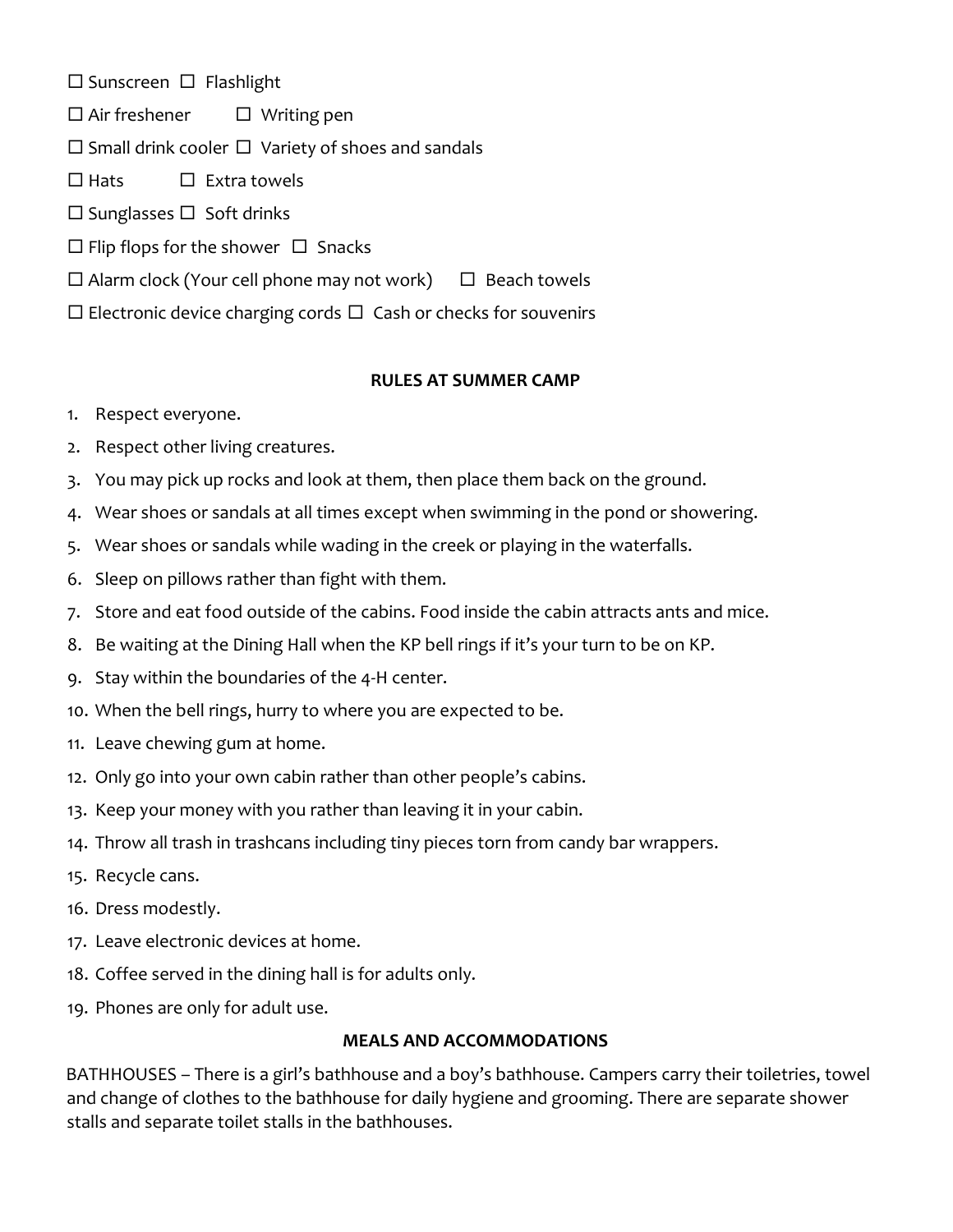# **Cleaning and KP**

4-H'ers will take turns cleaning the bathhouse. They will also participate in KP duty with other campers at least once during the week. While on KP, they set tables, act as servers, clear the tables, dry silverware and, finally, mop and sweep the dining area.

#### **Food service**

SPECIAL DIETS – If your child is allergic to any foods or requires a special diet, arrangements can be made but please let the county 4-H leader know immediately so we can communicate your child's needs to the camp.

EATING HEALTHY – Talk with your child about the importance of eating meals rather than junk food. Eating meals keeps you healthy but eating too much junk food can lead to feeling sick.

AVOIDING DEHYDRATION – Stress to your child the importance of drinking lots of water. It will be hot and we will be outside all day. It is easy for your child to become dehydrated and get a headache or feel ill if they are not properly hydrated.

#### **WHAT TO EXPECT**

#### **Expect a challenging adventure**

Everyone should expect to participate in the challenging adventure programming of Wilderness Challenge Camp. Classes are more advanced and active, the high ropes elements and rafting on the Ocoee River is for everyone! No one should expect to sit out of any activities.

#### **Expect typical old-fashioned summer camp cabins**

Most of our cabins are a single large room of bunk beds. Everyone sleeps in bunk beds and each camper has their own bed.

#### **Expect bathhouses**

There are separate girls and boys bathhouses with separate individual shower and toilet stalls. Campers carry their toiletries to the bathhouse. A cabin group is assigned to clean the bathhouse each day.

#### **Expect campers to serve on KP (Kitchen Patrol)**

KP is where campers are asked to set the tables, act as servers, clear the tables, dry silverware and bowls and mop and sweep the dining room. A Dining Hall staff member leads campers in KP.

#### **Expect great food!**

We serve three meals per day cafeteria style. The menus for our meals are online. Please encourage your child to eat our meals to keep their energy up and maintain good health.

#### **Expect special service for special diets**

If campers have food allergies, observe religious dietary restrictions or have other special dietary needs, let your county 4-H leader know. We are happy to accommodate any dietary restrictions.

#### **Expect campers to drink lots of water**

Please stress the importance of drinking water to campers. The weather will be hot and we will be outside all day. Headaches, stomach aches and lack of energy are typically a sign of dehydration.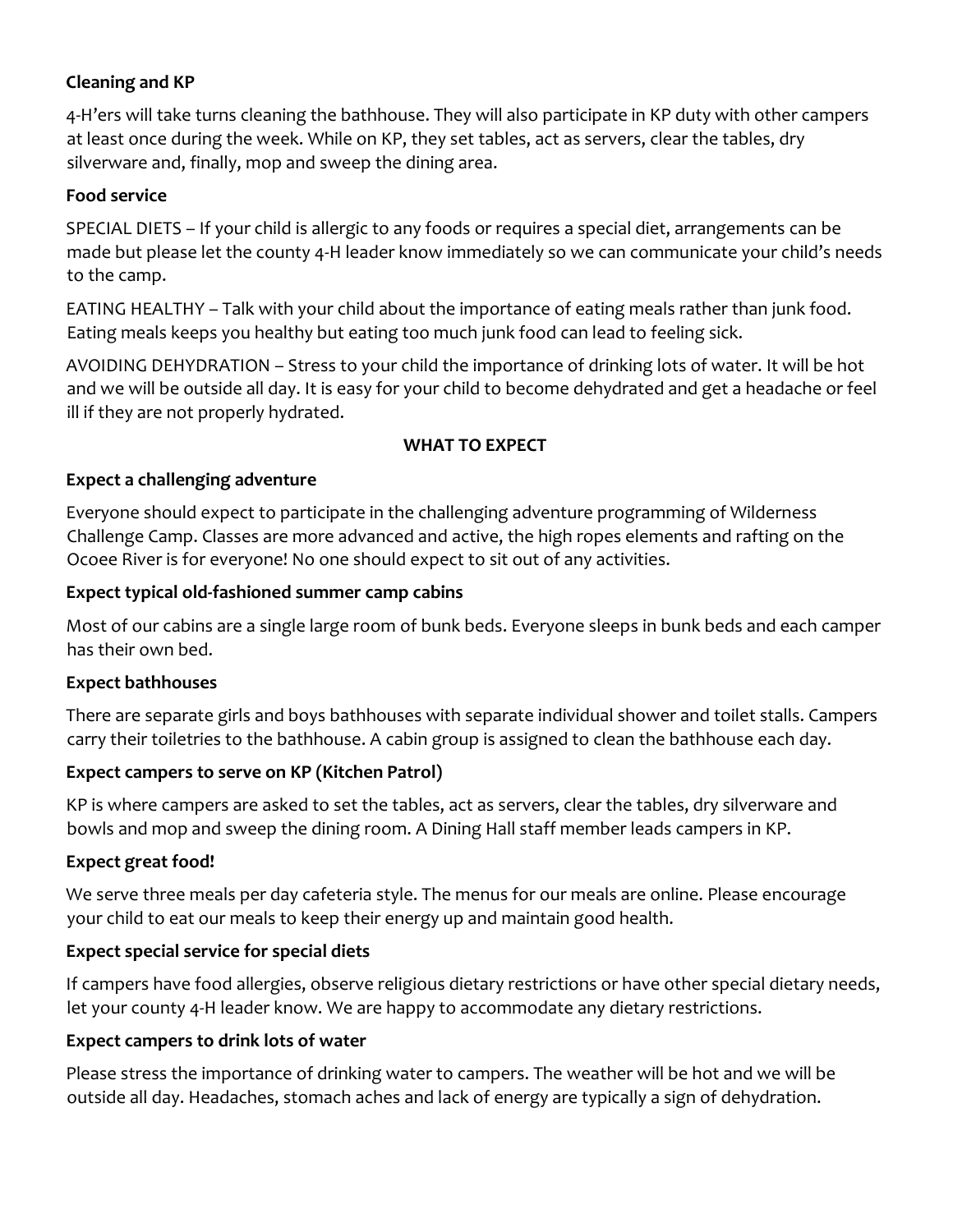#### **Expect campers to behave**

Each camper signs the 4-H Code of Conduct. Campers should understand the rules. Failure to adhere to the rules will result in disciplinary action.

### **Expect chaperones to discipline appropriately**

Georgia 4-H policy states that no corporal or physical punishment is allowed. We will correct minor misbehavior by having a child take an immediate time out.

### **Expect all camp program expenses to be covered**

There are no additional or optional activities that cost extra money. For example, there are no optional arts & crafts or optional water activities that cost extra money. Only snacks and souvenirs cost extra.

# **EMERGENCY INFORMATION**

### **Contact information**

In the case of a family emergency, please call your local Extension office during office hours. The Extension office staff can help you determine who to talk to at camp and what to do next. After office hours, call the Wahsega 4-H Center main office at 706-864-2050. You may have to leave a message but we check it often and will get back to you.

### **Medication at camp**

PRESCRIPTION MEDS – If your child is taking prescription medication during camp, complete a Medication Summary form, which describes the medication, storage procedures, time and amount of dose. It's very important that we know if your child takes prescription medication for allergies, ADD, ADHD, asthma or anything else. These medications affect behavior and we want to make sure they get their medication on time daily.

OTC MEDS – The 4-H office has to have approval to give your child over-the-counter medication as well as prescription medication, so OTC medication needs to be on the Medication Summary as well.

# **Camper Pickup at the end of camp**

If a camper will be picked up by someone other than a 4-H staff member or official volunteer Wahsega must have a **Transportation form** signed by a parent giving permission. Get this form from your local extension office.

#### **Insurance information**

Complete the Medical Information and Release Form and a 4-H Code of Conduct Form. In case of an emergency, your child will be taken to an appropriate doctor or hospital. An adult serving as a chaperone during the week of camp will talk to you before taking your child to a doctor. In an emergency, you will be notified if your child is taken to the hospital.

# **If parents need to call Wahsega,** Expect

to:

- Have messages delivered to adult leaders or camp staff on the same day.
- **Leave a voice mail when calling after business hours.**